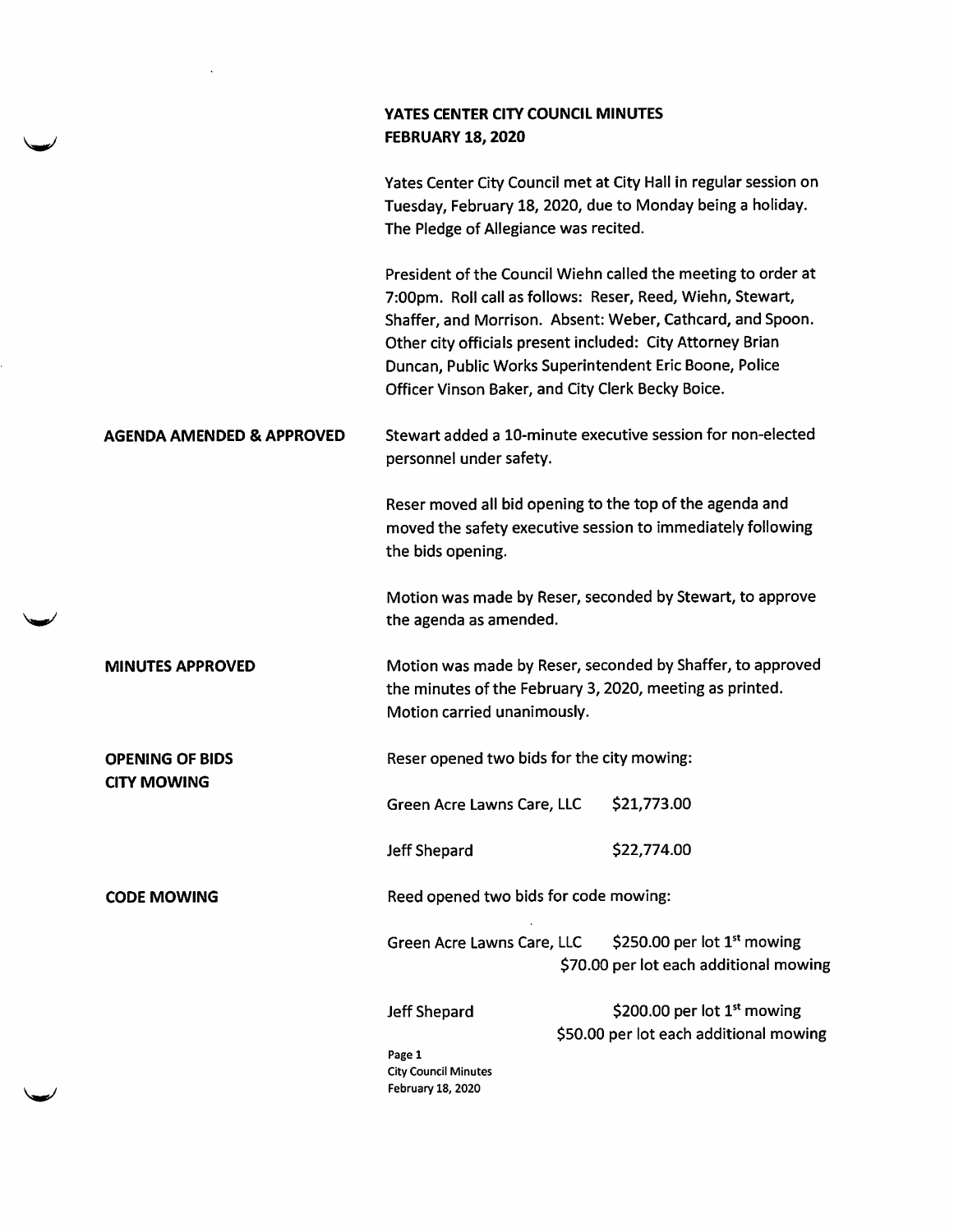| <b>TREE TRIMMING</b>     |                                                                                                                                                                                                                                                                                                                                                                                                                                    | Reed opened one bid for code tree trimming:                                                                                                                                         |  |
|--------------------------|------------------------------------------------------------------------------------------------------------------------------------------------------------------------------------------------------------------------------------------------------------------------------------------------------------------------------------------------------------------------------------------------------------------------------------|-------------------------------------------------------------------------------------------------------------------------------------------------------------------------------------|--|
|                          |                                                                                                                                                                                                                                                                                                                                                                                                                                    | Jeff Shepard \$90.00 per hour                                                                                                                                                       |  |
| <b>FARM/HAY LEASES</b>   |                                                                                                                                                                                                                                                                                                                                                                                                                                    | Shaffer opened three bids for the farm and hay leases:                                                                                                                              |  |
|                          | Oran Taylor                                                                                                                                                                                                                                                                                                                                                                                                                        |                                                                                                                                                                                     |  |
|                          | Tract 1                                                                                                                                                                                                                                                                                                                                                                                                                            | \$27.05 per acre                                                                                                                                                                    |  |
|                          | Tract 2                                                                                                                                                                                                                                                                                                                                                                                                                            | \$23.90 per acre                                                                                                                                                                    |  |
|                          | Tract 3                                                                                                                                                                                                                                                                                                                                                                                                                            | \$21.00 per acre                                                                                                                                                                    |  |
|                          | Farm                                                                                                                                                                                                                                                                                                                                                                                                                               | $$35.31$ per acre                                                                                                                                                                   |  |
|                          | <b>Mark Grisier</b>                                                                                                                                                                                                                                                                                                                                                                                                                |                                                                                                                                                                                     |  |
|                          | Tract 1                                                                                                                                                                                                                                                                                                                                                                                                                            | \$30.20 per acre                                                                                                                                                                    |  |
|                          | Tract 2                                                                                                                                                                                                                                                                                                                                                                                                                            | \$22.31 per acre                                                                                                                                                                    |  |
|                          | Tract 3                                                                                                                                                                                                                                                                                                                                                                                                                            | \$29.88 per acre                                                                                                                                                                    |  |
|                          | Farm                                                                                                                                                                                                                                                                                                                                                                                                                               | \$60.53 per acre                                                                                                                                                                    |  |
|                          | <b>Dwayne Albert</b>                                                                                                                                                                                                                                                                                                                                                                                                               |                                                                                                                                                                                     |  |
|                          | Tract 1                                                                                                                                                                                                                                                                                                                                                                                                                            | \$32.50 per acre                                                                                                                                                                    |  |
|                          | Tract 2                                                                                                                                                                                                                                                                                                                                                                                                                            | $$12.50$ per acre                                                                                                                                                                   |  |
|                          | Tract 3                                                                                                                                                                                                                                                                                                                                                                                                                            | \$32.50 per acre                                                                                                                                                                    |  |
|                          | Farm                                                                                                                                                                                                                                                                                                                                                                                                                               | \$36.00 per acre                                                                                                                                                                    |  |
|                          | session.                                                                                                                                                                                                                                                                                                                                                                                                                           | Boice to check all calculations while council is in executive                                                                                                                       |  |
| <b>EXECUTIVE SESSION</b> | Motion was made by Stewart, seconded by Shaffer, to enter<br>into a 10-minute executive session in the council room, for<br>the purpose of discussing matters of non-elected personnel<br>because if this matter were discussed in open session it might<br>invade the privacy of those discussed. Duncan also present.<br>Motion carried unanimously. Council entered into executive<br>session at 7:11pm to reconvene at 7:21pm. |                                                                                                                                                                                     |  |
|                          |                                                                                                                                                                                                                                                                                                                                                                                                                                    | Council reconvened at 7:21pm.                                                                                                                                                       |  |
| <b>CITY MOWING</b>       |                                                                                                                                                                                                                                                                                                                                                                                                                                    | Motion was made by Reser, seconded by Reed, to accept the<br>bid from Green Acres, LLC in the amount of \$21,773.00 for the<br>city mowing. Motion carried with Shaffer abstaining. |  |
|                          | Page 2<br><b>City Council Minutes</b><br>February 18, 2020                                                                                                                                                                                                                                                                                                                                                                         |                                                                                                                                                                                     |  |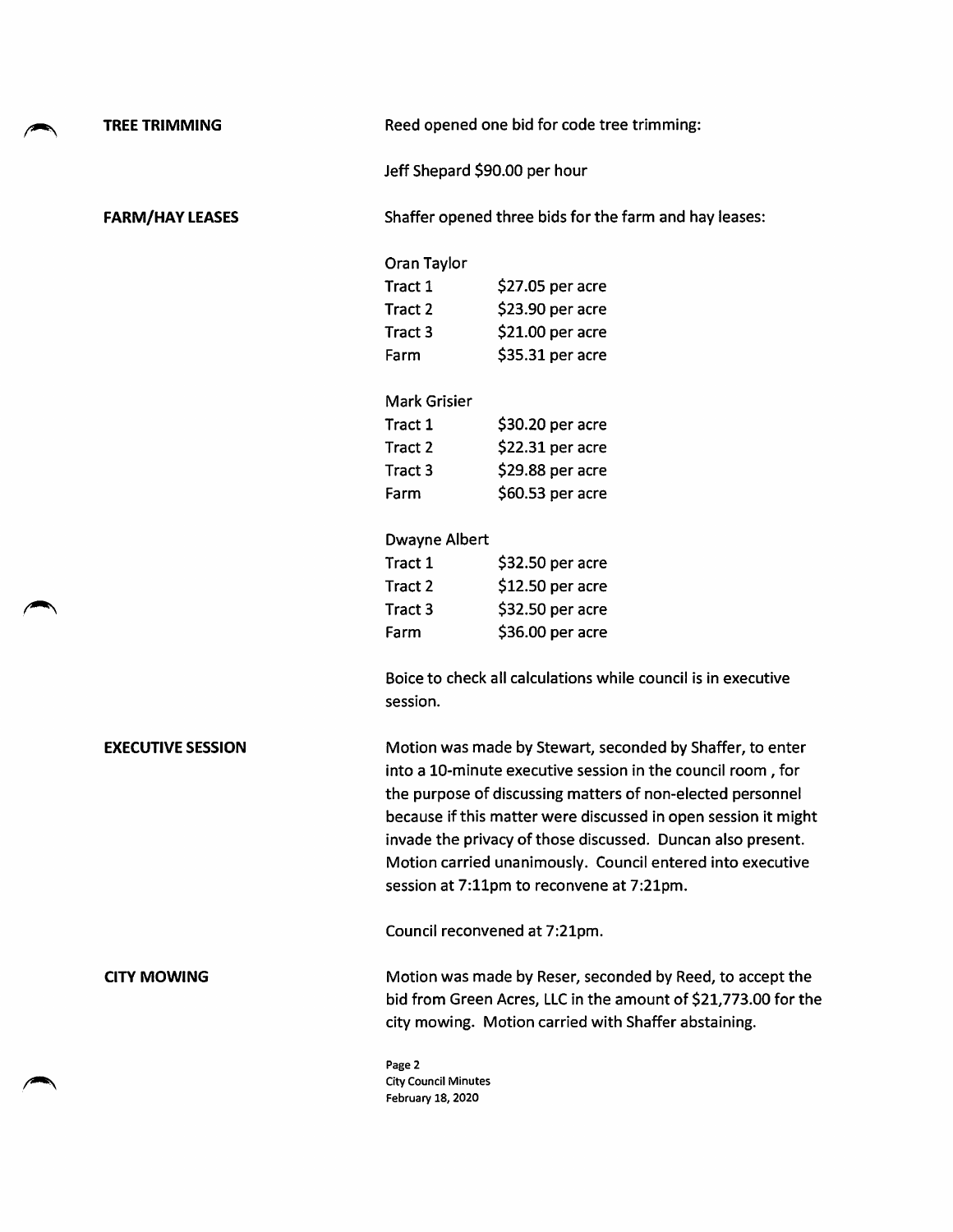| <b>CODE MOWING</b>                                | Motion was made by Reed, seconded by Morrison, to accept<br>the bid from Jeff Shepard in the amount of \$200.00 per lot for<br>the first mowing and \$50.00 per lot for each additional mowing<br>for code mowing. Motion carried with Shaffer abstaining.                                                                                                                                                                                                        |
|---------------------------------------------------|-------------------------------------------------------------------------------------------------------------------------------------------------------------------------------------------------------------------------------------------------------------------------------------------------------------------------------------------------------------------------------------------------------------------------------------------------------------------|
| <b>TREE TRIMMING</b>                              | Motion was made by Reed, seconded by Shaffer, to accept the<br>bid from Jeff Shepard in the amount of \$90.00 per hour for<br>code tree trimming. Motion carried unanimously.                                                                                                                                                                                                                                                                                     |
| <b>FARM/HAY LEASES</b>                            | Motion was made by Shaffer, seconded by Reser, to accept the<br>bid of \$32.50 per acre on Tract 1 from Dwayne Albert. Motion<br>carried unanimously.                                                                                                                                                                                                                                                                                                             |
|                                                   | Motion was made by Shaffer, seconded by Reser, to accept the<br>bid of \$23.90 per acre on Tract 2 from Oran Taylor. Motion<br>carried unanimously                                                                                                                                                                                                                                                                                                                |
|                                                   | Motion was made by Shaffer, seconded by Reser, to accept the<br>bid of \$32.50 per acre on Tract 3 from Dwayne Albert. Motion<br>carried unanimously.                                                                                                                                                                                                                                                                                                             |
|                                                   | Motion was made by Shaffer, seconded by Reser, to accept the<br>bid of \$60.53 per acre on the farm ground from Mark Grisier.<br>Motion carried unanimously.                                                                                                                                                                                                                                                                                                      |
| KIM WARREN CODE HEARING                           | Kim Warren was present to request an extension to correct his<br>code violations on his property at 402 E Ray Street. After<br>discussion, motion was made by Reser, seconded by Stewart,<br>to grant a 90-day extension to Warren. On May 18, 2020, if the<br>property is not in compliance the city will pass a resolution and<br>hire a contractor to clean up the property with the cost being<br>assessed to the property taxes. Motion carried unanimously. |
| <b>CITY ATTORNEY</b>                              | Duncan had nothing at this time.                                                                                                                                                                                                                                                                                                                                                                                                                                  |
| <b>COMMITTEE REPORTS</b><br><b>ADMINISTRATIVE</b> | No report was given under administrative.                                                                                                                                                                                                                                                                                                                                                                                                                         |
|                                                   | Page 3<br><b>City Council Minutes</b><br>February 18, 2020                                                                                                                                                                                                                                                                                                                                                                                                        |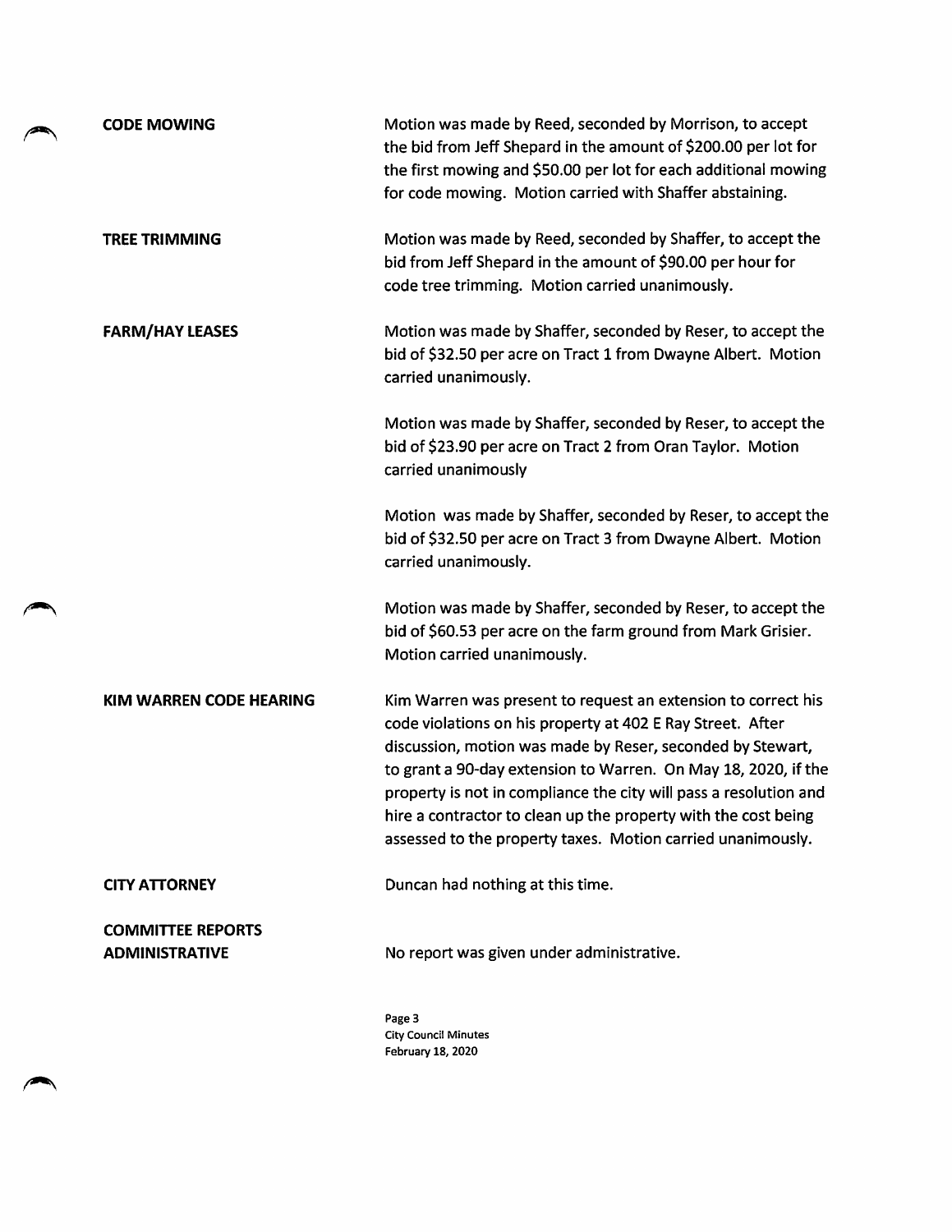| <b>SAFETY</b><br><b>BAKER RAISE</b>            | unanimously.                                     | Motion was made by Stewart, seconded by Reser, to give<br>Officer Baker a .50 per hour raise, to \$17.50 per hour, for<br>his certification from the police academy. Motion carried |  |
|------------------------------------------------|--------------------------------------------------|-------------------------------------------------------------------------------------------------------------------------------------------------------------------------------------|--|
| <b>FIRE TRUCK GRANT</b>                        | firetruck.                                       | Stewart announced that the city has been awarded a matching<br>\$400,000.00 Community Development Block Grant for a new                                                             |  |
|                                                | Motion carried unanimously.                      | Motion was made by Stewart, seconded by Shaffer, to give the<br>mayor the authority to sign all paperwork regarding the grant.                                                      |  |
| <b>PUBLIC WORKS</b><br><b>SLUDGE POND PUMP</b> | the water plant:                                 | Reed presented three bids for a pump for the sludge pond at                                                                                                                         |  |
|                                                | Salina Supply Company                            | \$1,208.48                                                                                                                                                                          |  |
|                                                | <b>USA Bluebook</b>                              | \$1,788.46                                                                                                                                                                          |  |
|                                                | Core & Main                                      | \$1,458.72                                                                                                                                                                          |  |
|                                                |                                                  | Motion was made by Reed, seconded by Morrison, to purchase<br>the pump from Salina Supply Company, not to exceed<br>\$1,208.48. Motion carried unanimously.                         |  |
| <b>VFD PUMP AT WATER PLANT</b>                 |                                                  | Reed presented bids to replace the Variable Frequency Drive<br>for the high service pump at the water plant:                                                                        |  |
|                                                | <b>CDL</b>                                       | \$31,050.00 to replace entire existing<br>Schneider MCC bucket that contains VFD                                                                                                    |  |
|                                                | <b>CDL</b><br>Eaton MCC bucket that contains VFD | \$13,104.00 to replace entire existing                                                                                                                                              |  |
|                                                | <b>J&amp;C</b> Electrical                        | \$24,075.00 to supply the MCC VFD                                                                                                                                                   |  |
|                                                | <b>Davin Electric</b>                            | \$8,200.00 to supply & install VFD                                                                                                                                                  |  |
|                                                | Page 4<br><b>City Council Minutes</b>            |                                                                                                                                                                                     |  |

February 18, 2020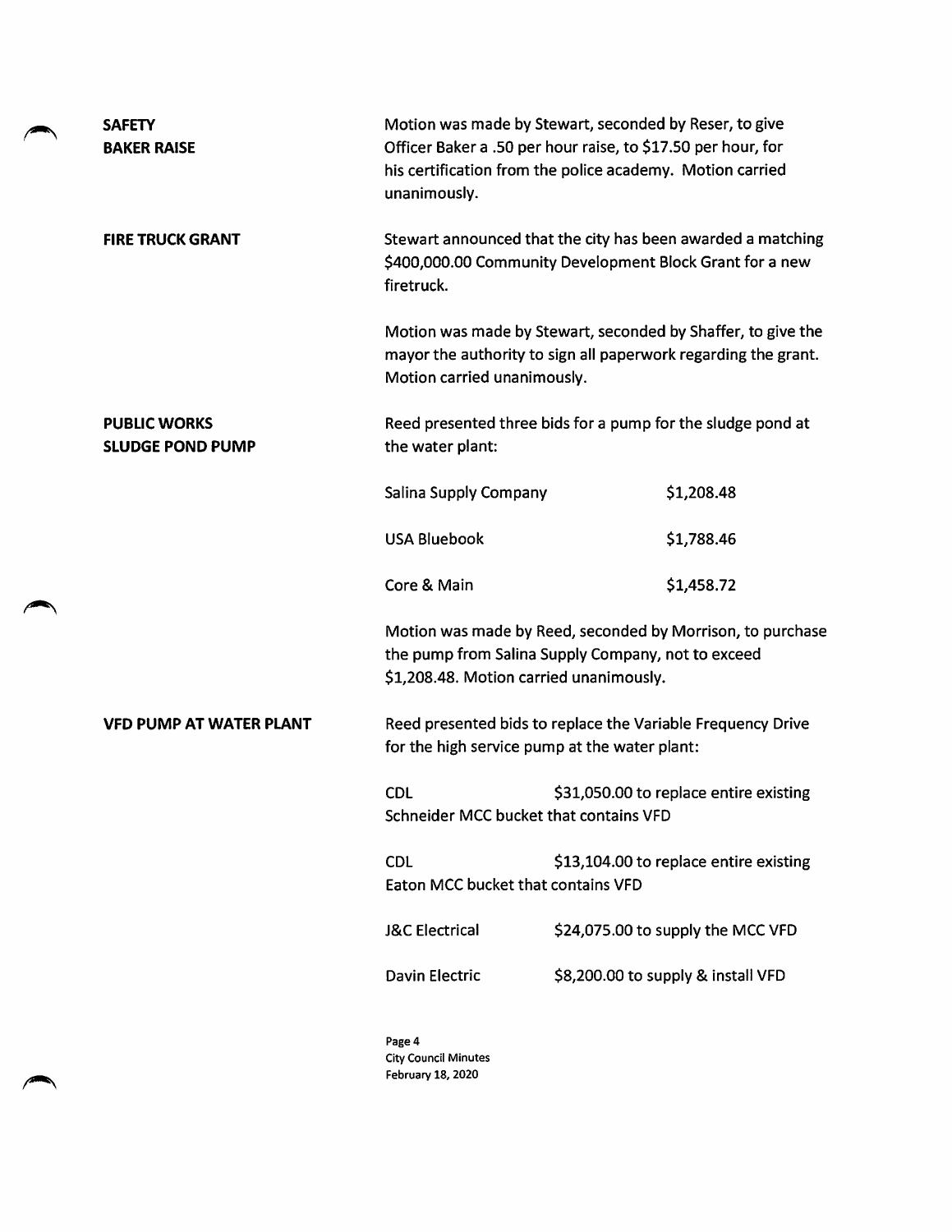|                                                         | Motion was made by Shaffer, seconded by Reed, to accept the<br>bid from Davin Electric not to exceed \$8,200.00. Motion<br>carried unanimously.                                                                                                     |  |
|---------------------------------------------------------|-----------------------------------------------------------------------------------------------------------------------------------------------------------------------------------------------------------------------------------------------------|--|
| <b>VFD PUMP AT SEWER PLANT</b>                          | Reed presented one bid for a Variable Frequency Drive for the<br>pump at the sewer plant, CDL and J&C Electrical declined to<br>bid on the VFD:                                                                                                     |  |
|                                                         | <b>Davin Electric</b><br>\$3,380.00                                                                                                                                                                                                                 |  |
|                                                         | Motion was made by Reed, seconded by Stewart, to purchase<br>the VFD from Davin Electric not to exceed \$3,380.00. Motion<br>carried unanimously.                                                                                                   |  |
| <b>PARKS &amp; PUBLIC LANDS</b><br><b>SOWL LAKE DAM</b> | Wiehn informed council of some repair work needed on the<br>dam at South Owl Lake. She hoped to have more information<br>at the next meeting.                                                                                                       |  |
| <b>REC COMMISSION</b>                                   | Duncan informed council he had checked into allowing<br>county residents to serve on the recreation commission.<br>State statue requires commission members to live in the<br>taxing authority boundaries, which would be inside of city<br>limits. |  |
| <b>POOL APPLICATIONS</b>                                | Due to the lack of pool applications returned, motion was made<br>by Wiehn, seconded by Reser, to extend the date to accept<br>pool applications to Thursday, February 27, 5:00pm. Motion<br>carried unanimously.                                   |  |
| <b>CLAIMS &amp; VOUCHERS</b>                            | Motion was made by Reser, seconded by Shaffer, to pay the<br>claims and vouchers in the amount of \$72,931.87. Motion<br>carried unanimously.                                                                                                       |  |
|                                                         | Page 5                                                                                                                                                                                                                                              |  |

Page 5 City Council Minutes February 18, 2020